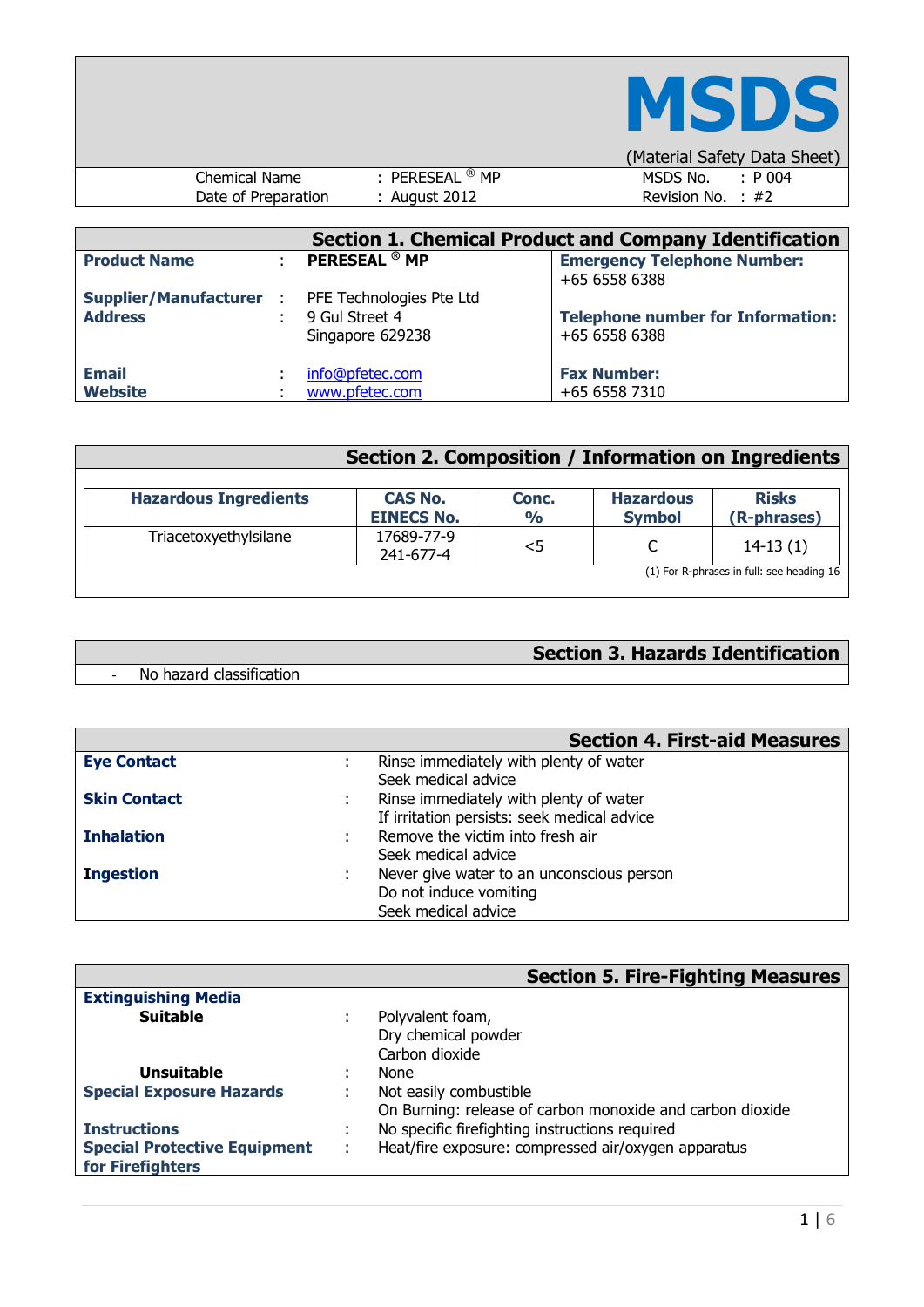|                      |                            | <b>MSDS</b>                  |
|----------------------|----------------------------|------------------------------|
|                      |                            | (Material Safety Data Sheet) |
| <b>Chemical Name</b> | : PERESEAL $^\circledR$ MP | MSDS No.<br>$\div$ P 004     |
| Date of Preparation  | : August 2012              | Revision No. : $#2$          |

 $\mathbf{r}$ 

|                                       | <b>Section 6. Accidental Release Measures</b>               |
|---------------------------------------|-------------------------------------------------------------|
| <b>Personal Protection/Precaution</b> | See heading 8.1/8.3/10.3                                    |
| <b>Environmental Precaution</b>       | Contain leaking substance, pump over in suitable containers |
| <b>Method of Cleaning up</b>          | Solid spill: shovel in (to) closing drums                   |
|                                       | Clean contaminated surfaces with an excess of water         |
|                                       | Wash clothing and equipment after handling                  |

|                                |    | <b>Section 7. Handling and Storage</b>                                                                            |  |  |
|--------------------------------|----|-------------------------------------------------------------------------------------------------------------------|--|--|
| <b>Handling</b>                | ٠  | Observe normal hygiene standards                                                                                  |  |  |
|                                |    | Remove contaminated surfaces with an excess of water                                                              |  |  |
|                                |    | Wash clothing and equipment after handling                                                                        |  |  |
| <b>Storage</b>                 | ٠. | Keep container tightly closed in cool, dry and ventilated area.<br>Keep away from: heat sources, oxidizing agents |  |  |
| <b>Storage Temperature</b>     | ٠  | Room temperature                                                                                                  |  |  |
| <b>Quantity limit</b>          |    | N.D.<br>kq                                                                                                        |  |  |
| <b>Storage life</b>            |    | 365<br>days                                                                                                       |  |  |
| <b>Materials for packaging</b> |    |                                                                                                                   |  |  |
| <b>Suitable</b>                |    | plastic                                                                                                           |  |  |
| <b>Specific uses</b>           |    | See information supplied by the manufacturer                                                                      |  |  |

|                                                                          |                                                              | <b>Section 8. Exposure Controls / Personal Protection</b> |  |  |
|--------------------------------------------------------------------------|--------------------------------------------------------------|-----------------------------------------------------------|--|--|
| <b>Exposure Limit Values</b>                                             |                                                              |                                                           |  |  |
| <b>TLV-TWA</b>                                                           | - mg/m <sup>3</sup><br>÷                                     | ppm                                                       |  |  |
| <b>TLV-STEL</b>                                                          | - mg/m <sup>3</sup><br>$\mathbb{R}^{n \times n}$             | ppm                                                       |  |  |
| <b>TLV-Ceiling</b>                                                       | - mg/m <sup>3</sup>                                          | ppm                                                       |  |  |
| <b>OES-LTEL</b>                                                          | - mg/m <sup>3</sup>                                          | ppm                                                       |  |  |
| <b>OES-STEL</b>                                                          | - mg/m <sup>3</sup>                                          | ppm                                                       |  |  |
| <b>MAK</b>                                                               | - mg/m <sup>3</sup>                                          | ppm                                                       |  |  |
| <b>TRK</b>                                                               | - mg/m <sup>3</sup><br>÷.                                    | ppm                                                       |  |  |
| MAC-TGG 8 h<br>MAC-TGG 15 min.<br><b>MAC-Ceiling</b>                     | - mg/m <sup>3</sup><br>$:$ - mg/m <sup>3</sup><br>- $mg/m^3$ |                                                           |  |  |
| VME-8 h                                                                  | - mg/m <sup>3</sup><br>$\mathcal{X}_\mathcal{A}$             | ppm                                                       |  |  |
| <b>VLE-15 min.</b>                                                       | $\mathbf{H}^{\text{max}}$<br>- mg/m <sup>3</sup>             | ppm                                                       |  |  |
| GWBB-8 h                                                                 | - mg/m <sup>3</sup><br>$\mathcal{V}^{\mathcal{A}}$ .         | ppm                                                       |  |  |
| <b>GWK-15 min.</b>                                                       | : - mg/m <sup>3</sup>                                        | ppm                                                       |  |  |
| <b>Momentary value</b>                                                   | - mg/m <sup>3</sup>                                          | ppm                                                       |  |  |
| <b>EC</b>                                                                | - mg/m <sup>3</sup><br>$\mathbb{E}[\mathcal{E}_\mathcal{A}]$ | ppm                                                       |  |  |
| <b>EC-STEL</b>                                                           | ÷.<br>- $mg/m3$                                              | ppm                                                       |  |  |
| <b>Exposure Controls</b>                                                 |                                                              |                                                           |  |  |
| <b>Occupational Exposure Controls : Use only in well-ventilated area</b> |                                                              |                                                           |  |  |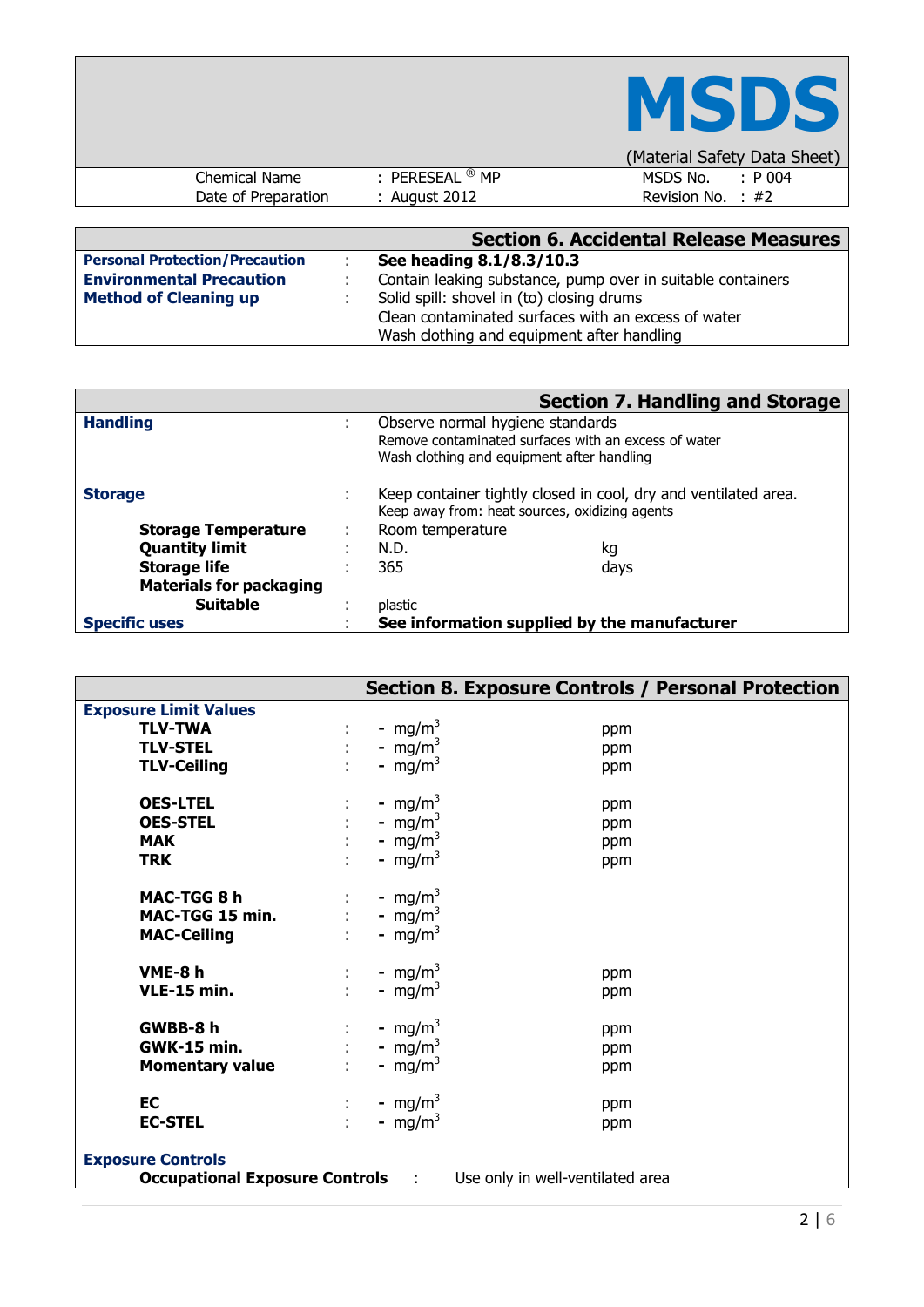|                                        |                             |                              | MSDS                                                        |
|----------------------------------------|-----------------------------|------------------------------|-------------------------------------------------------------|
|                                        |                             |                              | (Material Safety Data Sheet)                                |
| Chemical Name                          | : PERESEAL $\mathcal{B}$ MP |                              | MSDS No. $\therefore$ P 004                                 |
| Date of Preparation                    | : August 2012               |                              | Revision No. $\div$ #2                                      |
| <b>Environmental Exposure Controls</b> | ÷                           | see Heading 13               |                                                             |
| <b>Personal Protections</b>            |                             |                              |                                                             |
| <b>Respiratory Protection</b>          |                             |                              | Respiratory protection required in normal conditions of use |
| <b>Hand Protections</b>                |                             | Gloves                       |                                                             |
| <b>Eye Protections</b>                 |                             | Safety glasses               |                                                             |
| <b>Skin Protection</b>                 |                             | Suitable protective clothing |                                                             |

Г

|                                                               |                   | <b>Section 9. Physical and Chemical Properties</b> |
|---------------------------------------------------------------|-------------------|----------------------------------------------------|
| <b>General Information</b>                                    |                   |                                                    |
| Appearance (at 20°C)                                          | Paste             |                                                    |
| Odour                                                         | Vinegar           |                                                    |
| Colour                                                        | Variable in Color |                                                    |
| <b>Important Health, Safety and Environmental Information</b> |                   |                                                    |
| pH value                                                      | N.D.              |                                                    |
| Boiling point/boiling range                                   | N.D.              | $^{\circ}C$                                        |
| Flashpoint                                                    | N.D.              | $^{\circ}$ C                                       |
| <b>Explosion limits</b>                                       | N.D.              | Vol%                                               |
| Vapour pressure (at 20°C)                                     | N.D.              | hPa                                                |
| Vapour pressure (at 50°C)                                     | N.D.              | hPa                                                |
| Relative density (at 20°C)                                    | $1.0 - 1.3$       | g/cm <sup>3</sup>                                  |
| Water solubility                                              | insoluble         |                                                    |
| Soluble in                                                    | organic solvent   |                                                    |
| Relative vapour density                                       | N.D.              |                                                    |
| Viscosity (at $20^{\circ}$ C)                                 | N.D.              | Pa.s                                               |
| Partition coefficient n-octanol/water                         | N.D.              |                                                    |
| Evaporation rate                                              |                   |                                                    |
| ratio to butyl acetate                                        | N.D.              |                                                    |
| ratio to ether                                                | N.D.              |                                                    |
|                                                               |                   |                                                    |
| <b>Other Information</b>                                      |                   |                                                    |
| Melting point/melting range                                   | N.D.              | $^{\circ}C$                                        |
| Auto-ignition point                                           | N.D.              | $^{\circ}C$                                        |
| Saturation concentration                                      | N.D.              | $g/m^3$                                            |

|                                         | <b>Section 10. Stability and Reactivity</b>                       |
|-----------------------------------------|-------------------------------------------------------------------|
| <b>Conditions to Avoid/Reactivity</b>   | Stable under normal conditions                                    |
| <b>Materials to Avoid</b>               | <b>None</b>                                                       |
| <b>Hazardous Decomposition Products</b> | On burning: release of e.g. Carbon monoxide and<br>Carbon dioxide |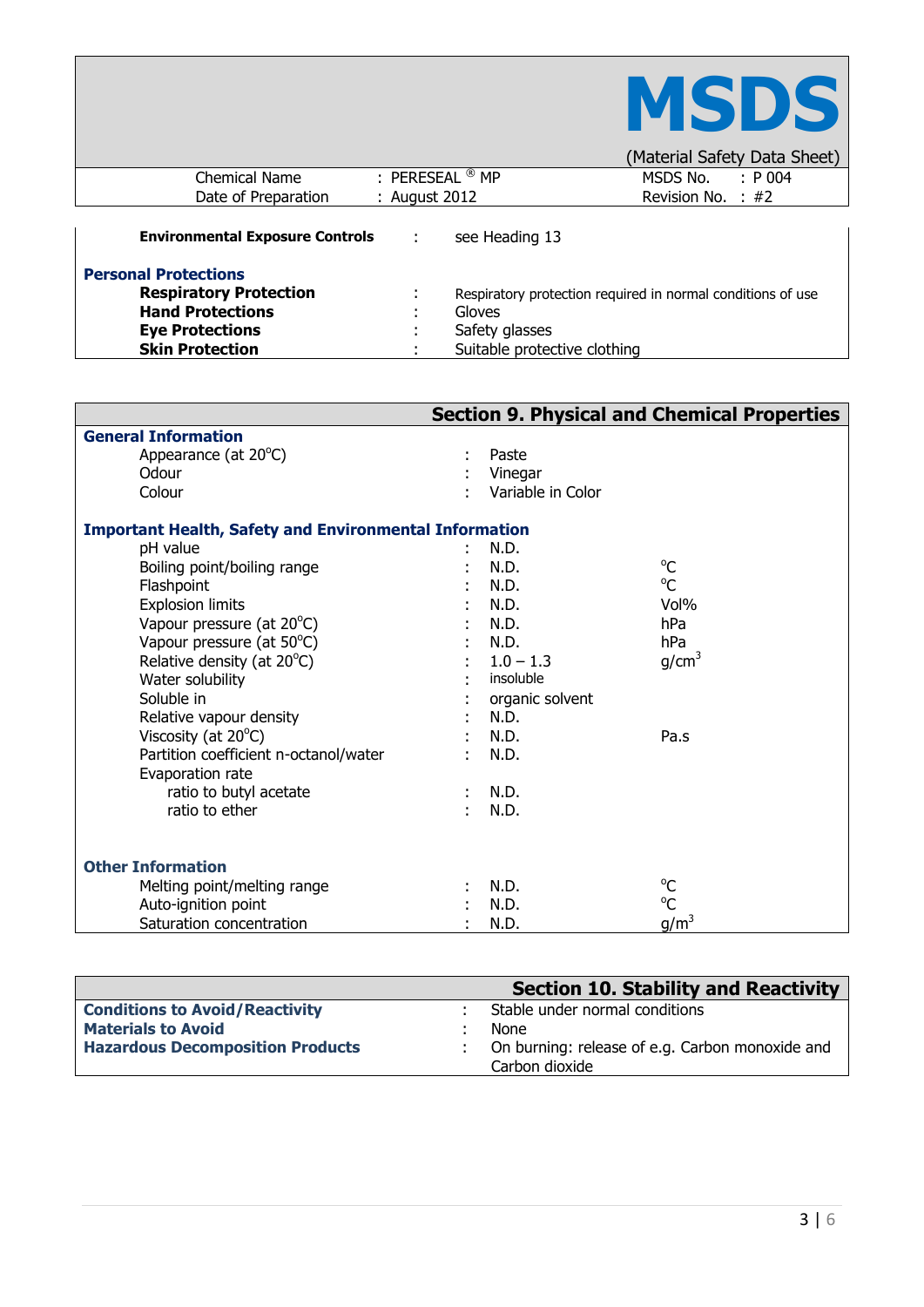|                                      |                                             | <b>NSDS</b>                                         |
|--------------------------------------|---------------------------------------------|-----------------------------------------------------|
|                                      |                                             | (Material Safety Data Sheet)                        |
| Chemical Name<br>Date of Preparation | : PERESEAL $^\circledR$ MP<br>: August 2012 | MSDS No.<br>$\therefore$ P 004<br>Revision No. : #2 |

|                               |               |                       |                                     | <b>Section 11. Toxicological Information</b> |
|-------------------------------|---------------|-----------------------|-------------------------------------|----------------------------------------------|
| <b>Acute Toxicity</b>         |               |                       |                                     |                                              |
| LD50 oral rat                 |               | N.D.                  | mg/kg                               |                                              |
| LD50 dermal rabbit            |               | N.D.                  | mg/kg                               |                                              |
| LD50 dermal rabbit            |               | $:$ N.D.              | mg/kg                               |                                              |
| <b>LC50 inhalation rat</b>    |               | N.D.                  | mg/l/4h                             |                                              |
| <b>LC50 inhalation rat</b>    | ÷             | N.D.                  | ppm/4h                              |                                              |
|                               |               |                       |                                     |                                              |
| <b>Chronic toxicity</b>       |               |                       |                                     |                                              |
| EC carc. cat.                 |               | not listed            |                                     |                                              |
| EC muta. cat.                 |               | not listed            |                                     |                                              |
| EC repr. cat.                 |               | not listed            |                                     |                                              |
|                               |               |                       |                                     |                                              |
| <b>Carcinogenicity (TLV)</b>  | ÷             | not listed            |                                     |                                              |
| <b>Carcinogenicity (MAC)</b>  |               |                       |                                     |                                              |
| <b>Carcinogenicity (VME)</b>  | $\mathcal{L}$ | not listed            |                                     |                                              |
| <b>Carcinogenicity (GWBB)</b> |               | not listed            |                                     |                                              |
|                               |               |                       |                                     |                                              |
| <b>Carcinogenicity (MAK)</b>  |               | not listed            |                                     |                                              |
| Mutagenicity (MAK)            |               | : not listed          |                                     |                                              |
| <b>Teratogenicity (MAK)</b>   |               | not listed            |                                     |                                              |
|                               |               |                       |                                     |                                              |
| <b>IARC classification</b>    | ÷.            | not listed            |                                     |                                              |
|                               |               |                       |                                     |                                              |
| <b>Routes of Exposure</b>     |               |                       | Ingestion, inhalation, eye and skin |                                              |
| <b>Acute Effects/Symptoms</b> |               | Practically non-toxic |                                     |                                              |
| <b>Chronic Effects</b>        |               | None known            |                                     |                                              |

|                                       |   |                                      |       | <b>Section 12. Ecological Information</b>                |
|---------------------------------------|---|--------------------------------------|-------|----------------------------------------------------------|
| <b>Ecotoxicity</b>                    | ٠ | No data available                    |       |                                                          |
| <b>Mobility</b>                       |   | Volatile organic compounds (VOC): 4% |       |                                                          |
|                                       |   | Insoluble in water                   |       |                                                          |
|                                       |   | Substance sinks in water             |       |                                                          |
|                                       |   |                                      |       | For other physiochemical properties see <b>HEADING 9</b> |
| <b>Persistence and Degradability</b>  |   |                                      |       |                                                          |
| <b>Biodegradation BOD<sub>5</sub></b> |   | N.D.                                 | %ThOD |                                                          |
| Water                                 |   | No data available                    |       |                                                          |
| Soil                                  |   | $T\frac{1}{2}$<br>N.D.               | days  |                                                          |
| <b>Bioaccumulative Potential</b>      |   | $log P_{ow}$                         | N.D.  |                                                          |
|                                       |   | <b>BCF</b>                           | N.D.  |                                                          |
|                                       |   |                                      |       |                                                          |
| <b>Other Adverse Effects</b>          | ٠ | <b>WGK</b>                           | 1     |                                                          |
|                                       |   | Effects on the ozone layer           |       | Not dangerous on ozone layer                             |
|                                       |   | Greenhouse effect                    |       | No data available                                        |
|                                       |   | Effect on waste water purification   |       | No data available                                        |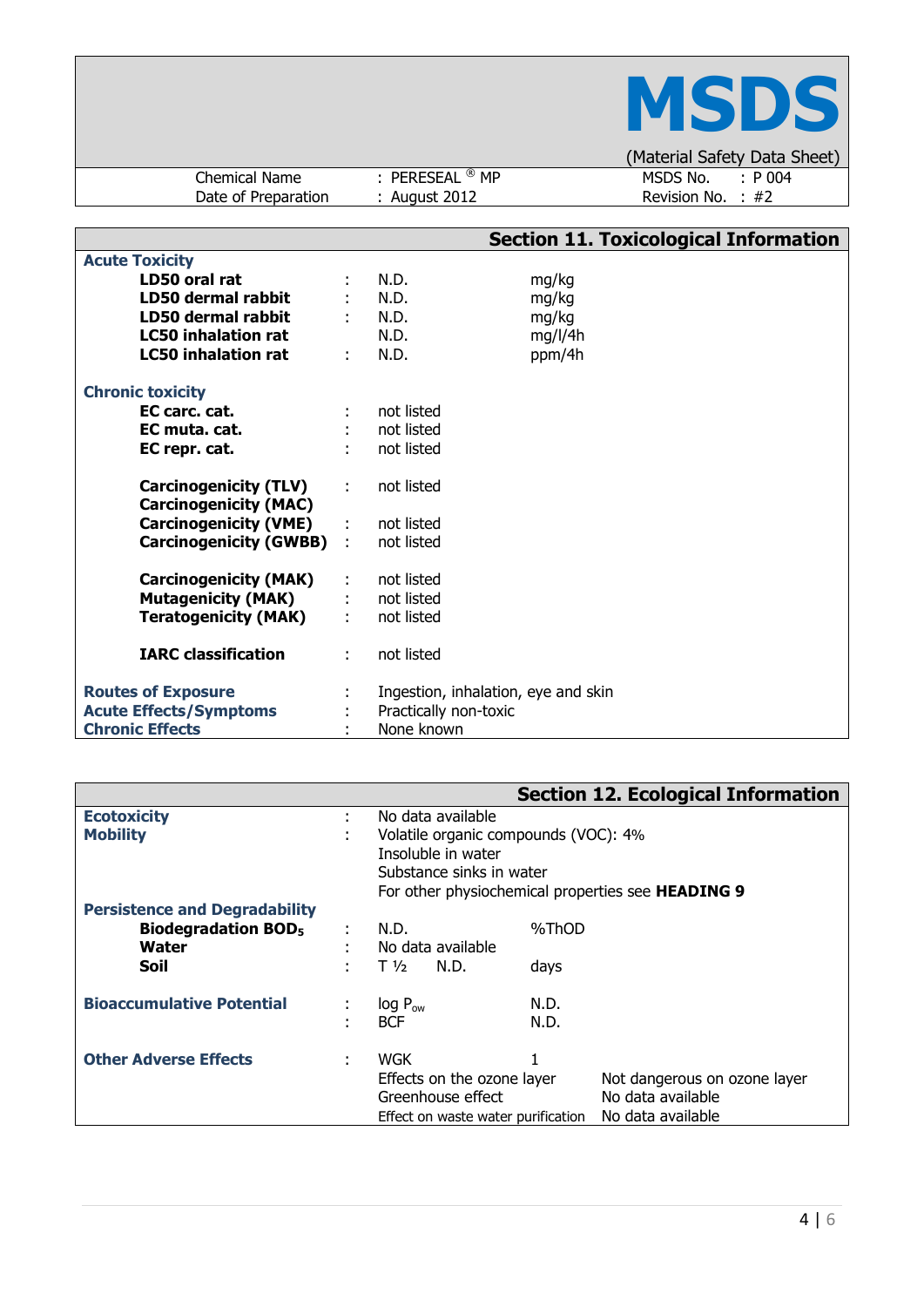|                     |                            | <b>MSDS</b>                  |
|---------------------|----------------------------|------------------------------|
|                     |                            | (Material Safety Data Sheet) |
| Chemical Name       | : PERESEAL $^\circledR$ MP | MSDS No.<br>$: P_004$        |
| Date of Preparation | : August 2012              | Revision No. : $#2$          |
|                     |                            |                              |

|                         | Section 13. Disposal Considerations on Waste Materials |
|-------------------------|--------------------------------------------------------|
| <b>Disposal Methods</b> | Recycle/reuse                                          |

| <b>Section 14. Transport Information</b>                                     |                                |  |  |  |
|------------------------------------------------------------------------------|--------------------------------|--|--|--|
| <b>Classification of the substance in compliance with UN Recommendations</b> |                                |  |  |  |
| <b>UN-number</b>                                                             |                                |  |  |  |
| <b>CLASS</b>                                                                 | <b>NOT SUBJECT</b>             |  |  |  |
| <b>SUB RISKS</b>                                                             |                                |  |  |  |
| <b>PACKING</b>                                                               |                                |  |  |  |
| <b>PROPER SHIPPING NAME</b>                                                  |                                |  |  |  |
| ADR (transport by road)                                                      |                                |  |  |  |
| <b>CLASS</b>                                                                 | NOT SUBJECT                    |  |  |  |
| <b>PACKING</b>                                                               |                                |  |  |  |
| <b>DANGER LABEL TANKS</b>                                                    |                                |  |  |  |
| <b>DANGER LABEL PACKAGES</b>                                                 |                                |  |  |  |
|                                                                              |                                |  |  |  |
| <b>RID (transport by rail)</b>                                               |                                |  |  |  |
| <b>CLASS</b>                                                                 | NOT SUBJECT                    |  |  |  |
| <b>PACKING</b>                                                               |                                |  |  |  |
| <b>DANGER LABEL TANKS</b>                                                    |                                |  |  |  |
| <b>DANGER LABEL PACKAGES</b>                                                 |                                |  |  |  |
| <b>ADNR (transport by inland waterways)</b>                                  |                                |  |  |  |
| <b>CLASS</b>                                                                 | <b>NOT SUBJECT</b>             |  |  |  |
| <b>PACKING</b>                                                               |                                |  |  |  |
| <b>DANGER LABEL TANKS</b>                                                    |                                |  |  |  |
| <b>DANGER LABEL PACKAGES</b>                                                 |                                |  |  |  |
|                                                                              |                                |  |  |  |
| <b>IMDG</b> (maritime transport)<br><b>CLASS</b>                             | <b>NOT SUBJECT</b>             |  |  |  |
| <b>SUB RISKS</b>                                                             |                                |  |  |  |
| <b>PACKING</b>                                                               |                                |  |  |  |
| <b>MFAG</b>                                                                  |                                |  |  |  |
| <b>EMS</b>                                                                   |                                |  |  |  |
| <b>MARINE POLLUTANT</b>                                                      |                                |  |  |  |
|                                                                              |                                |  |  |  |
| <b>ICAO</b> (air transport)                                                  |                                |  |  |  |
| <b>CLASS</b>                                                                 | <b>NOT SUBJECT</b>             |  |  |  |
| <b>SUB RISKS</b>                                                             |                                |  |  |  |
| <b>PACKING</b>                                                               |                                |  |  |  |
| <b>PACKING INSTRUCTIONS PASSENGER</b>                                        |                                |  |  |  |
| <b>AIRCRAFT</b>                                                              |                                |  |  |  |
| PACKING INSTRUCTIONS CARGO AIRCRAFT                                          |                                |  |  |  |
| Special precautions in connection with transport                             | not restricted for any mode of |  |  |  |
|                                                                              | international transport        |  |  |  |